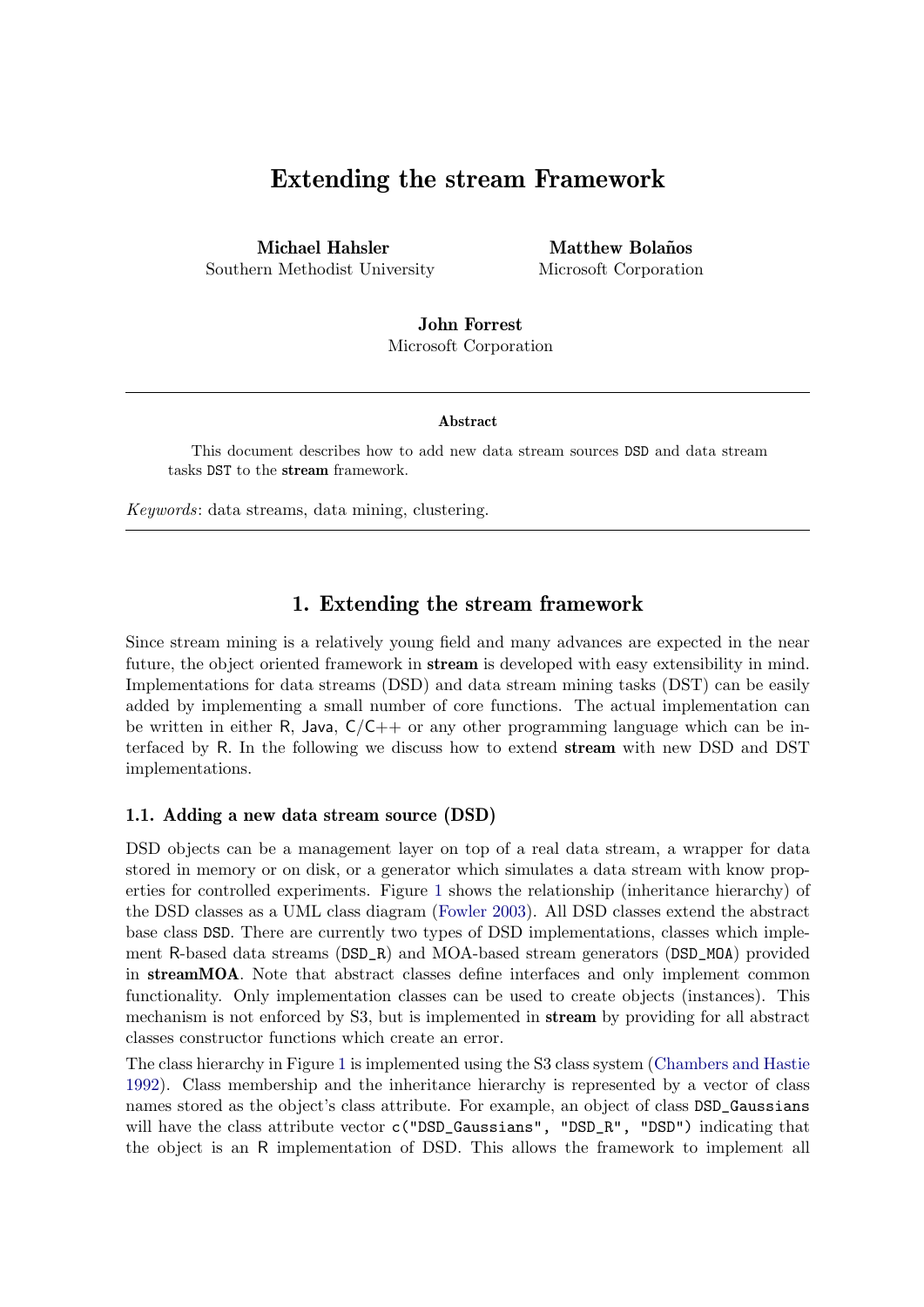

<span id="page-1-0"></span>Figure 1: Overview of the data stream data (DSD) class structure.

common functionality as functions at the level of DSD and DSD\_R and only a minimal set of functions is required to implement a new data stream source. Note that the class attribute has to contain a vector of all parent classes in the class diagram in bottom-up order.

For a new DSD implementation only the following two functions need to be implemented:

- 1. A creator function (with a name starting with the prefix DSD\_) and
- 2. the get\_points() method.

The creator function creates an object of the appropriate DSD subclass. Typically this S3 object contains a list of all parameters, an open R connection and/or an environment or a reference class for storing state information (e.g., the current position in the stream). Standard parameters are d and k for the number of dimensions of the created data and the true number of clusters, respectively. In addition an element called "description" should be provided. This element is used by print().

The implemented get\_points() needs to dispatch for the class and create as the output a data frame containing the new data points as rows. Also, if the ground truth (true cluster assignment as an integer vector; noise is represented by NA) is available, then this can be attached to the data frame as an attribute called "cluster". If the new DSD implementation is capable of generating outliers, all outliers in the output data frame should be marked in a logical vector added as an attribute called "outlier".

For a very simple example, we show here the implementation of  $\texttt{DSD\_UniformNoise}$  available in the package's source code in file DSD\_UniformNoise.R. This generator creates noise points uniformly distributed in a d-dimensional hypercube with a given range.

```
R> library("stream")
```

```
R> DSD_UniformNoise \le function(d = 2, range = NULL) {
+ if(is.null(range)) range \leq matrix(c(0, 1), ncol = 2, nrow = d,
     byrow = TRUE)
   structure(list(description = "Uniform Noise Data Stream", d = d,+ k = NA\_integer_, range = range),
+ class = c("DSD_UniformNoise", "DSD_R", "DSD"))
```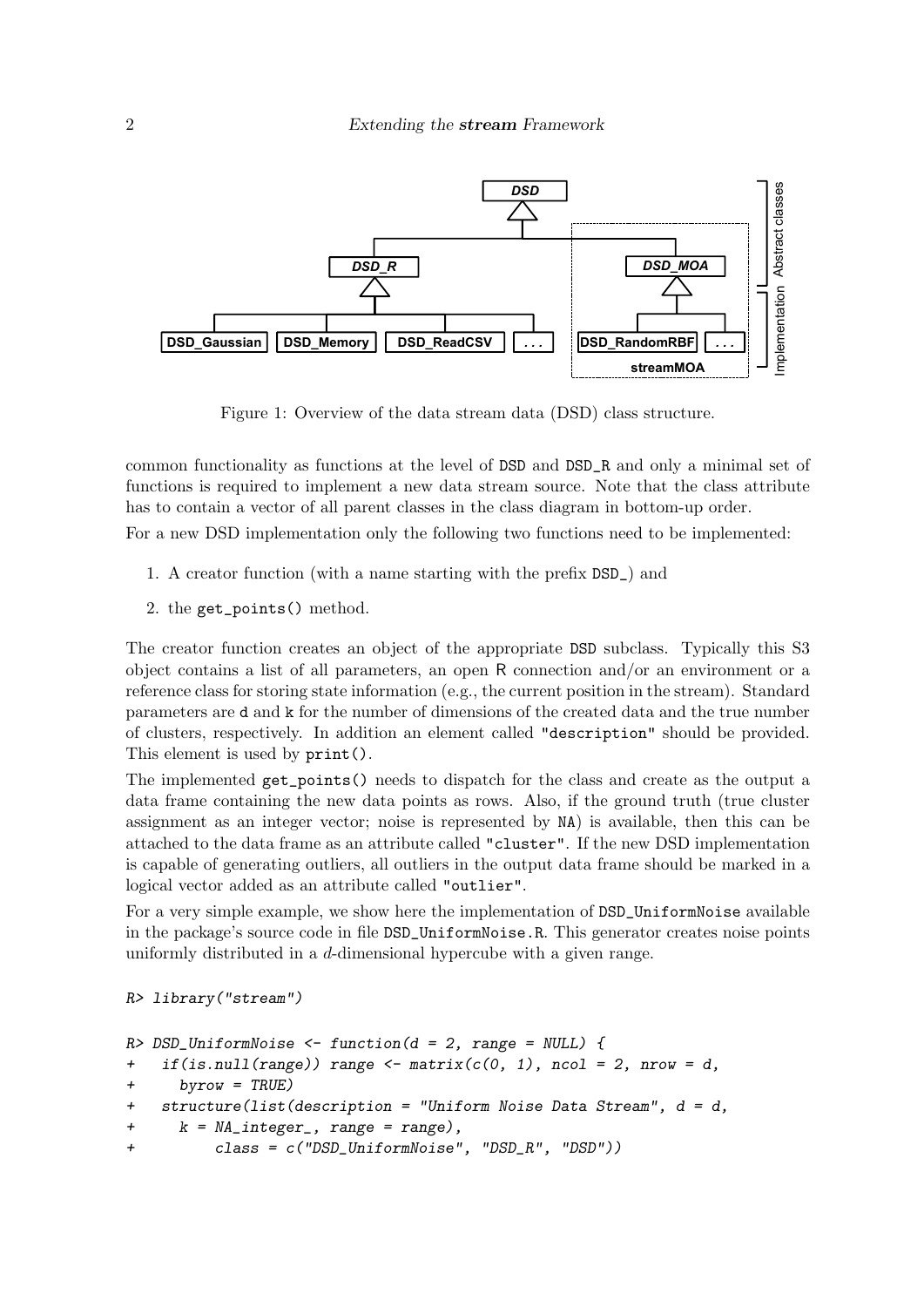

<span id="page-2-0"></span>Figure 2: Sample points from the newly implemented DSD\_UniformNoise object.

```
+ }
R> get_points.DSD_UniformNoise <- function(x, n = 1,
+ assignment = FALSE, ...) {
     data <- as.data.frame(t(replicate(n,
+ runif(x$d, min = x$range[ , 1], max = x$range[ , 2]))))
     if(assignment) attr(data, "assignment") < - rep(MLinteger, n)+ data
+ }
```
The constructor only stores the description, the dimensionality and the range of the data. For this data generator k, the number of true clusters, is not applicable. Since all data is random, there is also no need to store a state. The  $get\_points()$  implementation creates n random points and if assignments are needed attaches a vector with the appropriate number of NAs indicating that the data points are all noise.

Now the new stream type can already be used.

```
R> stream <- DSD_UniformNoise()
R> stream
Uniform Noise Data Stream
Class: DSD_UniformNoise, DSD_R, DSD
With NA clusters and NA outliers in 2 dimensions
```

```
R> plot(stream, main = description(stream))
```
The resulting plot is shown in Figure [2.](#page-2-0)

For the outlier data stream generator, we can take DSD\_Gaussians. If we generate one cluster and one outlier for the horizon of 10 data points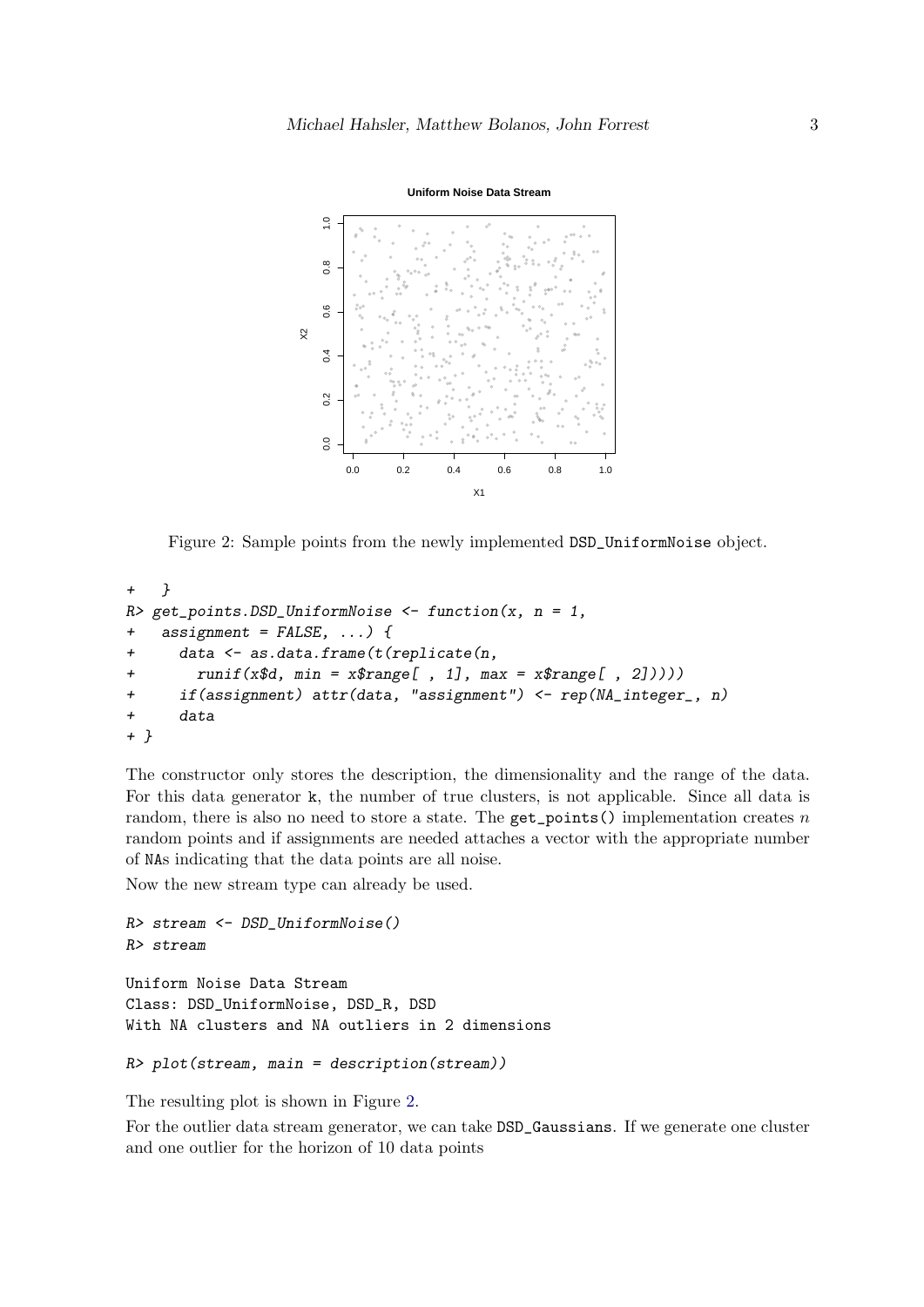R> stream  $\leq$  DSD\_Gaussians(k = 1, d = 2, outliers = 1, space\_limit =  $c(0,0.5)$ , + outlier\_options = list(outlier\_horizon = 5))

we can obtain the first 10 data points, simultaneously looking for the cluster and outlier information. The data points obtained from the data stream are

```
R> points <- get_points(stream, n = 10, cluster = TRUE, outlier = TRUE)
R> points
```
X1 X2 1 0.131 0.11701 2 0.335 -0.00470 3 0.211 0.20574 4 0.102 0.42236 5 0.225 0.16891 6 0.242 0.11392 7 0.282 0.09495 8 0.243 0.09585 9 0.145 0.00989 10 0.321 0.05669

we can extract cluster information as

```
R> attr(points, "cluster")
```
[1] 1 1 1 2 1 1 1 1 1 1

and outlier marks as

R> attr(points, "outlier")

[1] FALSE FALSE FALSE TRUE FALSE FALSE FALSE FALSE FALSE FALSE

Several more complicated examples are available in the package's source code directory in files starting with DSD\_.

#### 1.2. Adding a new data stream tasks (DST)

DST refers to any data mining task that can be applied to data streams. The design is flexible enough for future extensions including even currently unknown tasks. Figure [3](#page-4-0) shows the class hierarchy for DST. It is important to note that the DST base class is shown merely for conceptual purpose and is not directly visible in the code. The reason is that the actual implementations of data stream operators (DSO), clustering (DSC), classification (DSClass) or frequent pattern mining (DSFPM) are typically quite different and the benefit of sharing methods would be minimal.

DST classes implement mutable objects which can be changed without creating a copy. This is more efficient, since otherwise a new copy of all data structures used by the algorithm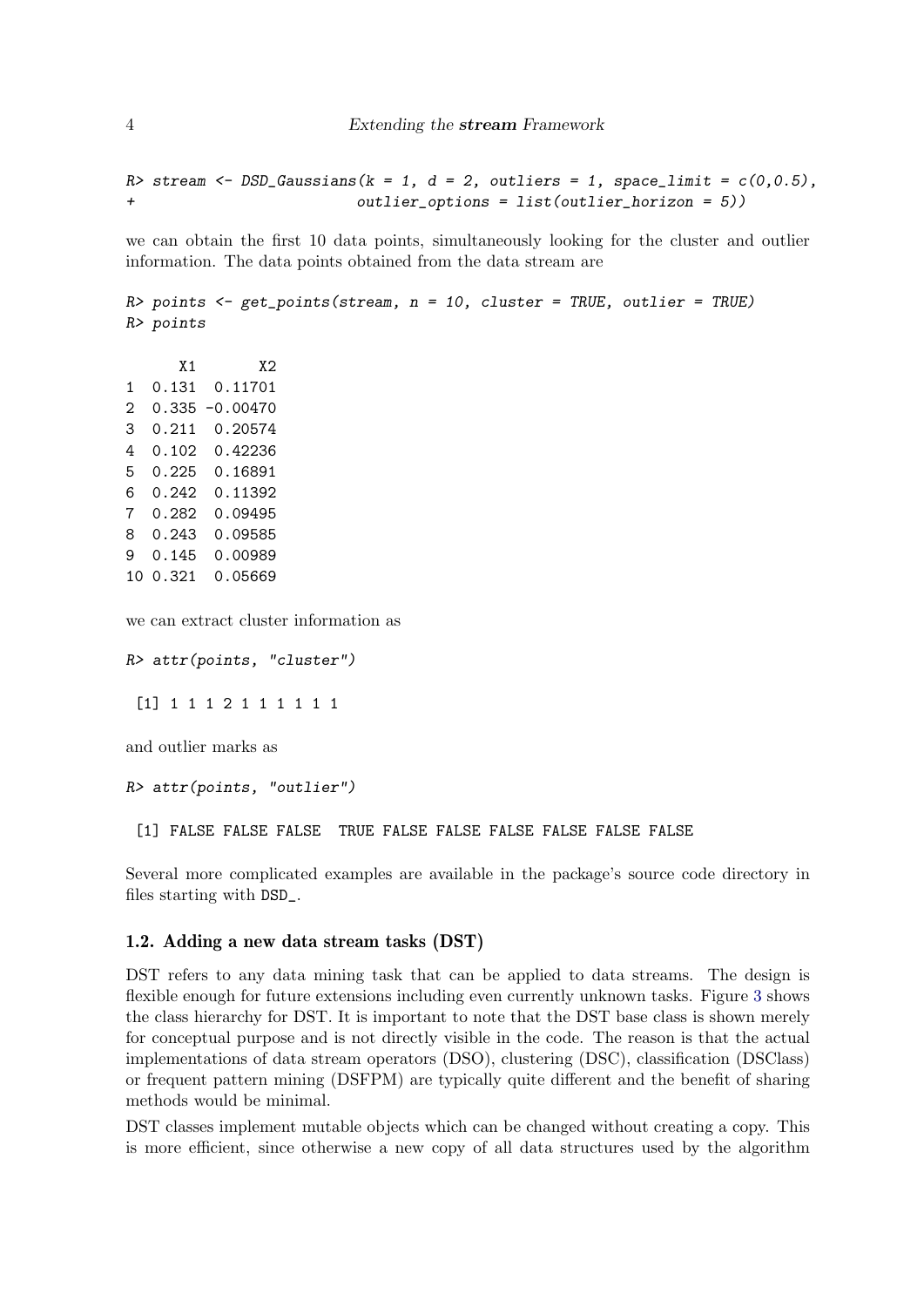

<span id="page-4-0"></span>Figure 3: Overview of the data stream task (DST) class structure with subclasses for data stream operators (DSO), clustering (DSC), classification (DSClass) and frequent pattern mining (DSFPM).

would be created for processing each data point. Mutable objects can be implemented in R using environments or the recently introduced reference class construct (see package methods by the [R Core Team](#page-7-2) [\(2014\)](#page-7-2)). Alternatively, pointers to external data structures in Java or  $C/C++$  can be used to create mutable objects.

To add a new data stream mining tasks (e.g., frequent pattern mining), a new package with a subclass hierarchy similar to the hierarchy in Figure [3](#page-4-0) for data stream clustering (DSC) can be easily added. This new package can take full advantage of the already existing infrastructure in stream. An example is the package streamMOA [Hahsler and Bolanos](#page-7-3) [\(2015\)](#page-7-3), which can be used as a model to develop a new package. We plan to provide more add-on packages to stream for frequent pattern mining and data stream classification in the near future.

In the following we discuss how to interface an existing algorithm with **stream**. We concentrate again on clustering, but interfacing algorithms for other types of tasks is similar. To interface an existing clustering algorithm with stream,

- 1. a creator function (typically named after the algorithm and starting with DSC\_) which created the clustering object,
- 2. an implementation of the actual cluster algorithm, and
- 3. accessors for the clustering

are needed. The implementation depends on the interface that is used. Currently an R interface is available as DSC<sub>\_R</sub> and a MOA interface is implemented in DSC\_MOA (in streamMOA).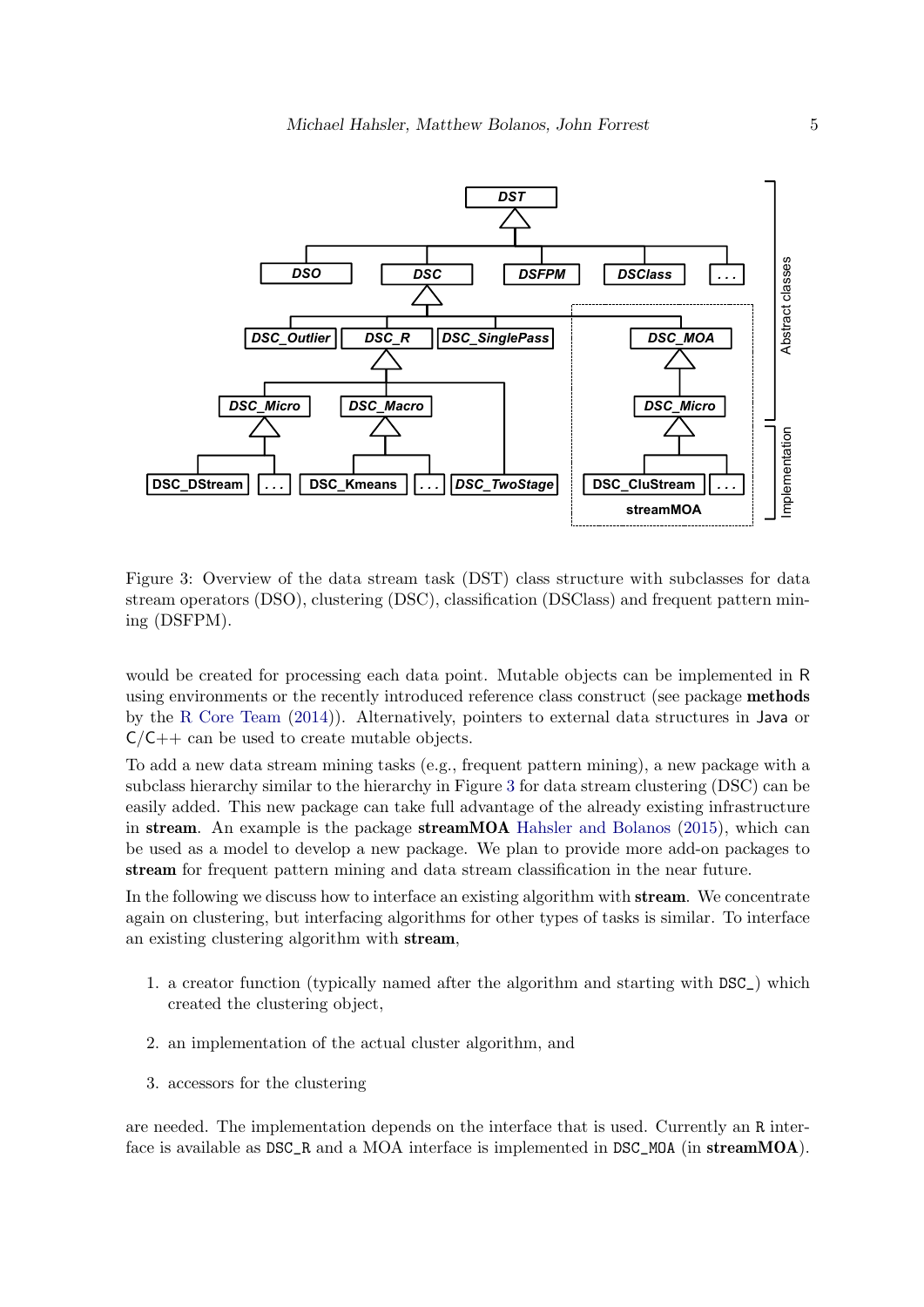The implementation for DSC\_MOA takes care of all MOA-based clustering algorithms and we will concentrate here on the R interface.

For the R interface, the clustering class needs to contain the elements "description" and "RObj". The description needs to contain a character string describing the algorithm. RObj is expected to be a reference class object and contain the following methods:

- 1. cluster(newdata,  $\dots$ ), where newdata is a data frame with new data points.
- 2. get\_assignment(dsc, points, ...), where the clusterer dsc returns cluster assignments, outlier marks, and outlier identifiers for the input points data frame.
- 3. For micro-clusters: get\_microclusters(...) and get\_microweights(...)
- 4. For macro-clusters: get\_macroclusters(...), get\_macroweights and microToMacro(micro, ...) which does micro- to macro-cluster matching.
- 5. For outlier detectors:
	- clean\_outliers(dsc, ...) instructing the outlier detector to clean up the list of outliers
	- get\_outlier\_positions(dsc, ...) retrieving spatial positions of all current outliers
	- recheck\_outlier(dsc, outlier\_id, ...) re-checking the validity of the outlier by using its identifier, i.e., whether the outlier became an inlier in the meantime. This function must return TRUE if the outlier is still valid, and FALSE if the outlier has become an inlier in the meantime. Some outlier detectors allow outliers to decay (or fade), which rises an open question about whether a decayed outlier remains an outlier.
	- noutliers(dsc, ...) returns the number of current outliers.

Note that these are methods for reference classes and do not contain the called object in the parameter list. Neither of these methods are called directly by the user. Figure [4](#page-6-0) shows that the function update() is used to cluster data points, and get\_centers() and get\_weights() are used to obtain the clustering. These user facing functions call internally the methods in RObj via the R interface in class DSC\_R.

#### Single-pass clusterers and outlier detectors

Single-pass clusterers are processing input each data point separately. Processing is done in two steps. In the first step clusterer makes the classification and assessment. This classification is taken as the output result. In the second step, the clusterer makes necessary model updates using the input data point. Single-pass clusterers need to use the abstract class DSC\_SinglePass anywhere between the abstract class DSC and the final clusterer class. For example:

```
R> DSC_MyClusterer <- function(x) {
+ structure(
+ list(
```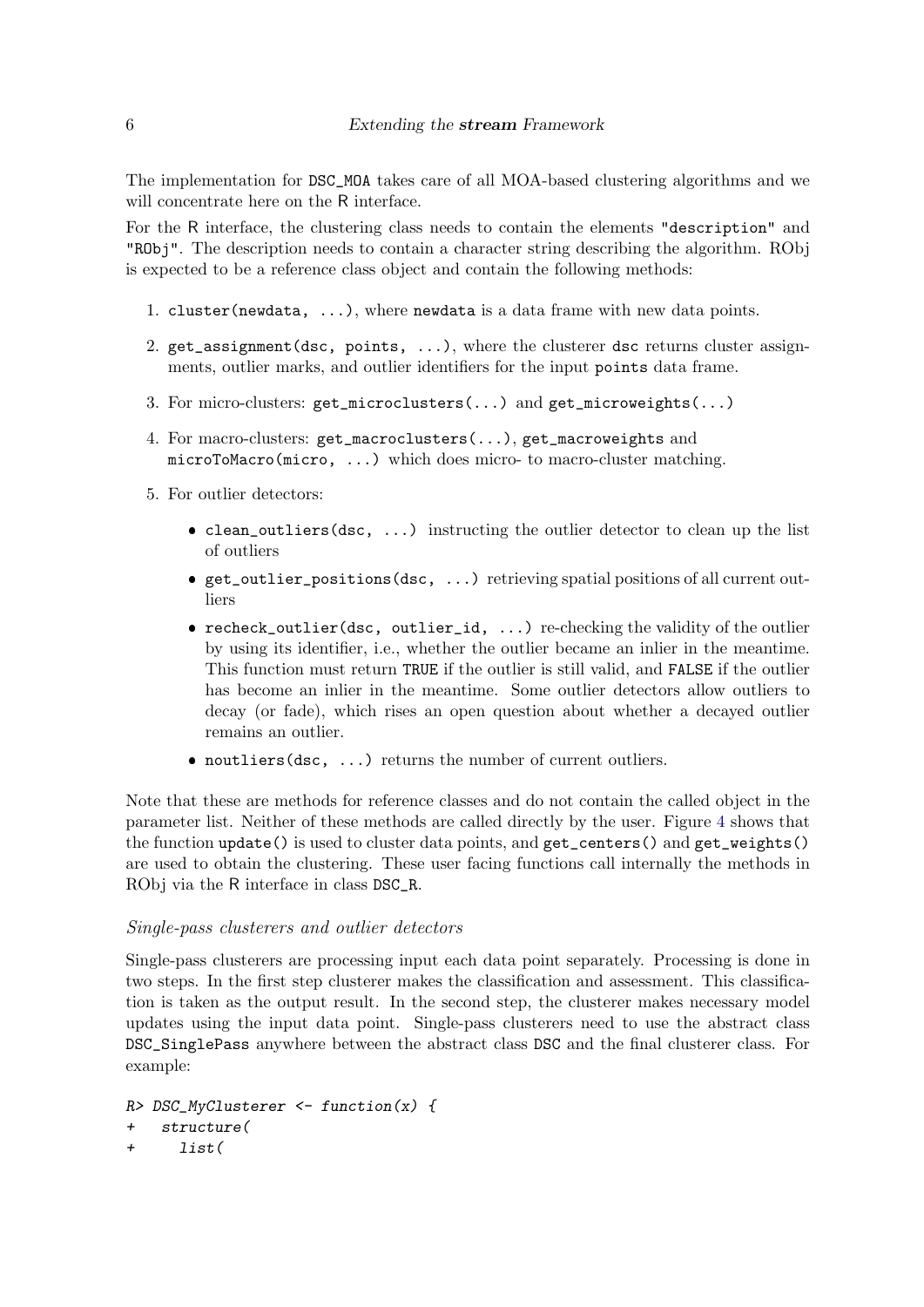

<span id="page-6-0"></span>Figure 4: Interaction between the DSD and DSC classes.

```
+ description = "My new clusterer",
+ RObj = x+ ), class = c("DSC_MyClusterer", "DSC_SinglePass", "DSC_Outlier",
+ "DSC_Micro", "DSC_R", "DSC")
+ )
+ }
```
Figure [5](#page-7-4) shows the interaction in case of single-pass clusterers. Obviously, since the model update is done at the end of processing for each data point, there is no need to perform update() before get\_assignment().

Outlier detectors are the clusterers that inherit the abstract class DSC\_Outlier, placed anywhere between the abstract class DSC and the concrete final class, as seen in the previous code example. Besides all the method enumerated previously, outlier detectors must return additional structures from their get\_assignment() method. For example:

```
R> stream \leq DSD_Gaussians(k = 1, d = 2, outliers = 1,
+ space_limit = c(0, 1), variance_limit = .01,
+ outlier_options = list(outlier_horizon = 20))
R> points \leq get_points(stream, n=20, cluster = TRUE, outlier = TRUE)
R> dsc <- DSC_MyClusterer()
R> assigns <- get_assignment(dsc, points, type="micro")
```
All outlier must have present their identifiers in the attr(assigns, "outlier\_corrid"). Using these identifiers, calling the method recheck\_outlier(dsc, outlier\_id,  $\ldots$ ) we can re-check the outlier validity.

For a comprehensive example of a clustering algorithm implemented in R, we refer the reader to DSC\_DStream (in file DSC\_DStream.R) in the package's R directory.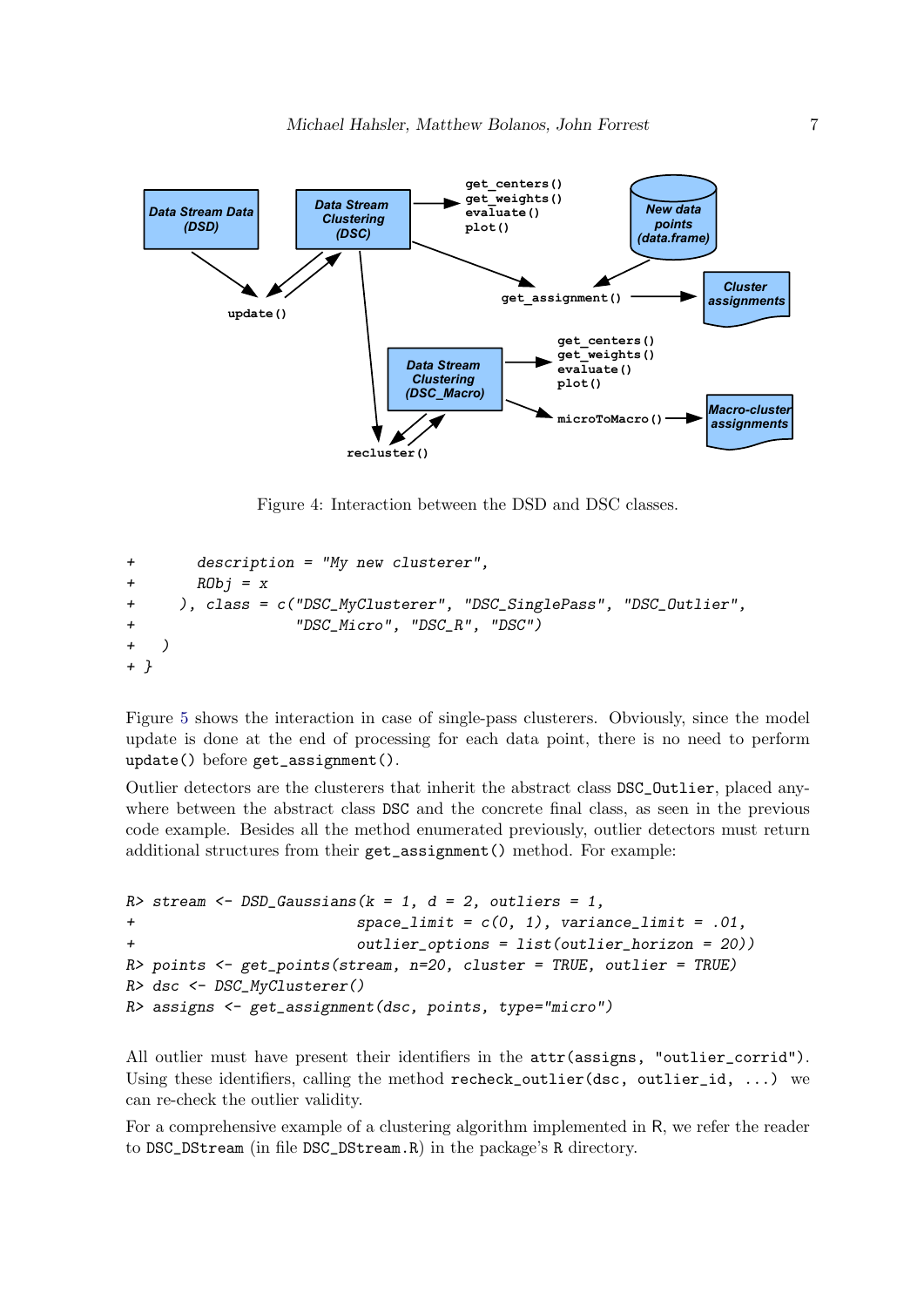

<span id="page-7-4"></span>Figure 5: Interaction between the DSD and DSC classes for single-pass clusterers.

## References

- <span id="page-7-1"></span>Chambers JM, Hastie TJ (1992). Statistical Models in S. Chapman & Hall. ISBN 9780412830402.
- <span id="page-7-0"></span>Fowler M (2003). UML Distilled: A Brief Guide to the Standard Object Modeling Language. 3 edition. Addison-Wesley Longman Publishing Co., Inc., Boston, MA, USA. ISBN 0321193687.
- <span id="page-7-3"></span>Hahsler M, Bolanos M (2015). streamMOA: Interface for MOA Stream Clustering Algorithms. R package version 1.1-2, URL <http://CRAN.R-project.org/package=streamMOA>.
- <span id="page-7-2"></span>R Core Team (2014). R: A Language and Environment for Statistical Computing. R Foundation for Statistical Computing, Vienna, Austria. URL <http://www.R-project.org/>.